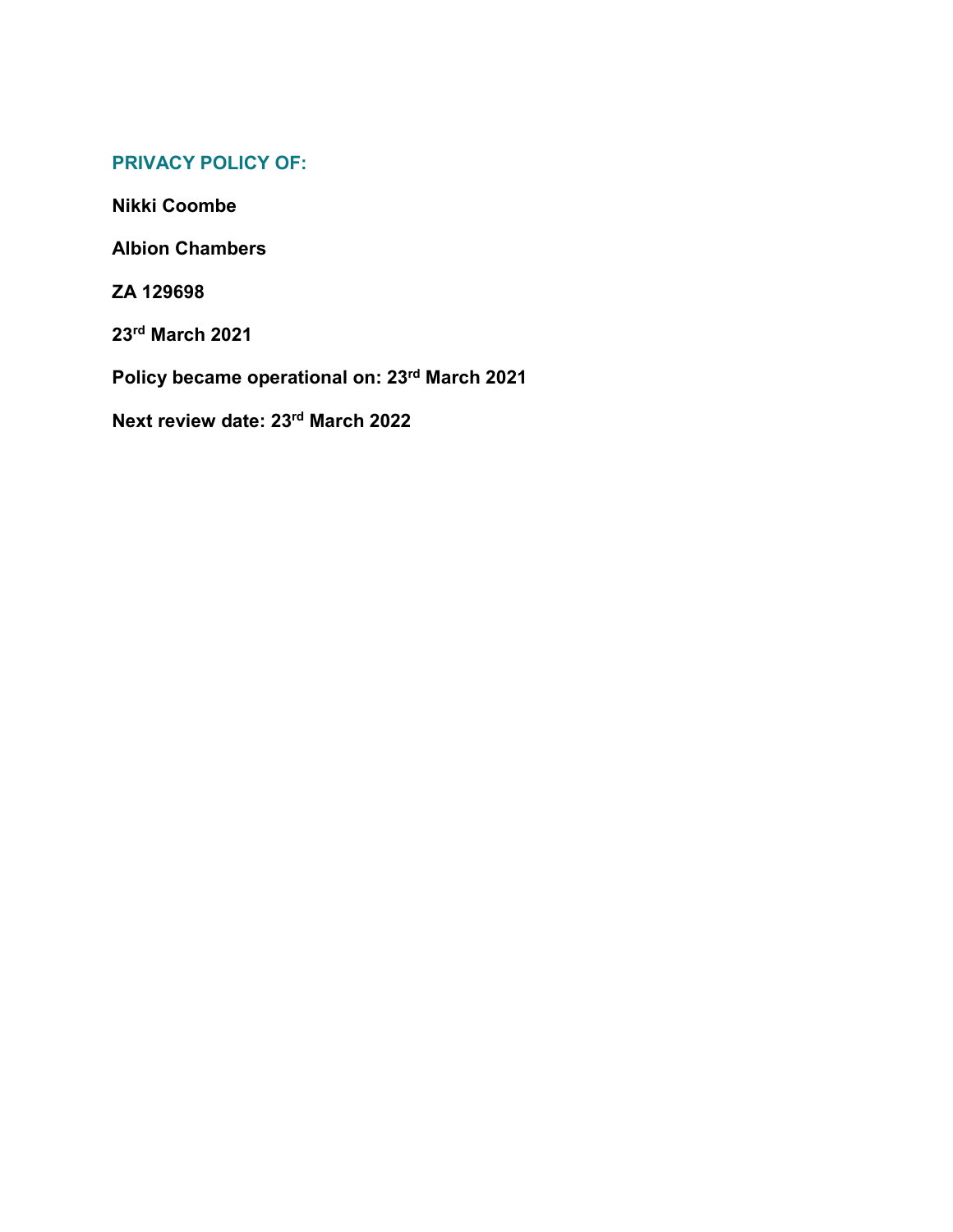## **Privacy Policy**

*In order to provide legal advice and representation, I need to collect and hold personal information. This may be your personal data or information relating to other parties involved in the matter. I will take all possible steps to protect personal information. I will ensure that I do not do anything that may infringe your rights or undermine your trust. This privacy notice describes the information I collect about you, how it is used and shared, and your rights regarding it.*

## *Data controller*

*I, Nikki Coombe, am a member of Albion Chambers. I am registered with the Information Commissioner's Office (ICO) as a Data Controller for the personal data that I hold and process as a barrister. My registered address is Broad Street, Bristol, BS1 1DR and my ICO registration number is ZA 129698]. If you need to contact me about your data or this privacy notice, you can reach me at nikki.coombe@albionchambers.co.uk.*

## *Data collection*

*The vast majority of the information that I hold about you is provided to, or gathered by, me in the course of your case and/or proceedings. Your solicitor and/or I will tell you why we need the information and how we will use it. In addition to the information you may provide to me or your solicitor, I also obtain information from other sources as follows:*

- *Information that is available publicly in registers, searches or in the media*
- *Other legal professionals including solicitors and barristers and their associates, trainees and staff*
- *Chambers staff*
- *Expert witnesses*
- *Prosecution bodies*
- *Regulatory, public or administrative bodies*
- *Court staff & officials*
- *Clients*
- *R*eferences

## **What data do I process about you?**

Depending on the type of work, I collect and process both personal data and special categories of personal data as defined in the UK GDPR. This may include:

- Name
- **Email address**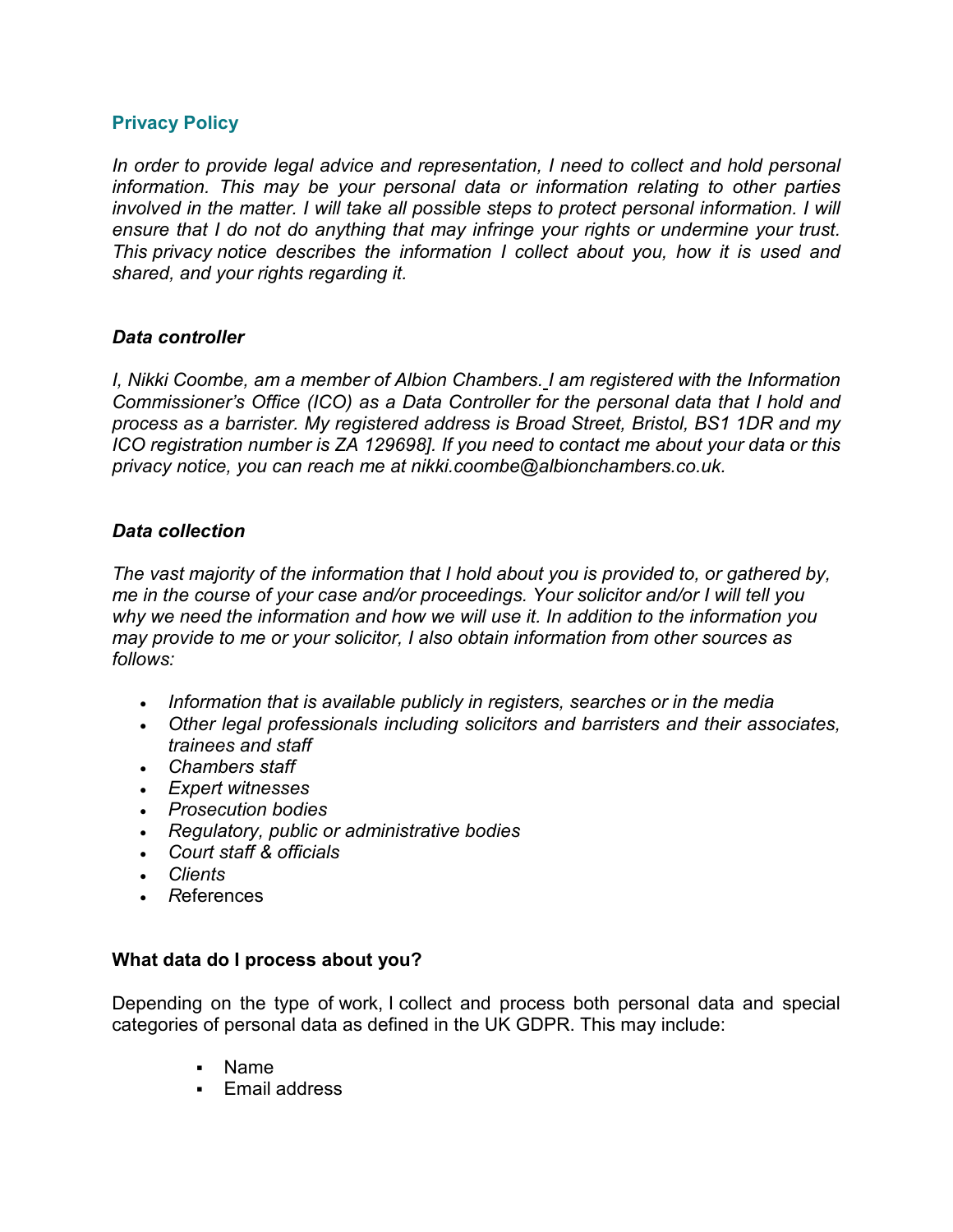- Phone number
- Address
- **Payment or bank details**
- Date of birth
- Next of kin details
- Details pertaining to education and employment
- Information on your background & current circumstances
- Financial information.

Where relevant, I may also need to process special category personal data that reveals your:

- Racial or ethnic origin
- Political opinions
- Religious and philosophical beliefs
- Trade union membership
- Genetic data
- Biometric data for the purpose of uniquely identifying a natural person
- Data concerning health
- Sex life and sexual orientation

On occasion, I may also process personal data relating to criminal convictions and offences.

# **My lawful basis for processing your information**

In order that I can provide legal services and representation for you, I must process your personal data. The UK General Data Protection Regulation (the UK GDPR) requires that where I process personal data, I must have a lawful basis for doing so. The lawful bases identified in the UK GDPR that I seek to rely upon are as follows:

> • **Consent of the data subject** – where this required, I will ensure that I have your specific consent for processing your data for the specified purposes. You will also have the right to withdraw your consent at any time. Where you do so this will not affect the legality of data processing which had taken place prior to your withdrawal of consent.

> • **Performance of a contract with the data subject, or to take steps to enter into a contract.**

> • **Compliance with a legal obligation** – to comply with various regulatory and professional obligations, e.g. filing tax returns with HMRC.

> • **The legitimate interests of my business or a third party, except where such interests are overridden by the interests, rights or freedoms of the data subject.**

Examples of legitimate interests include but are not limited to: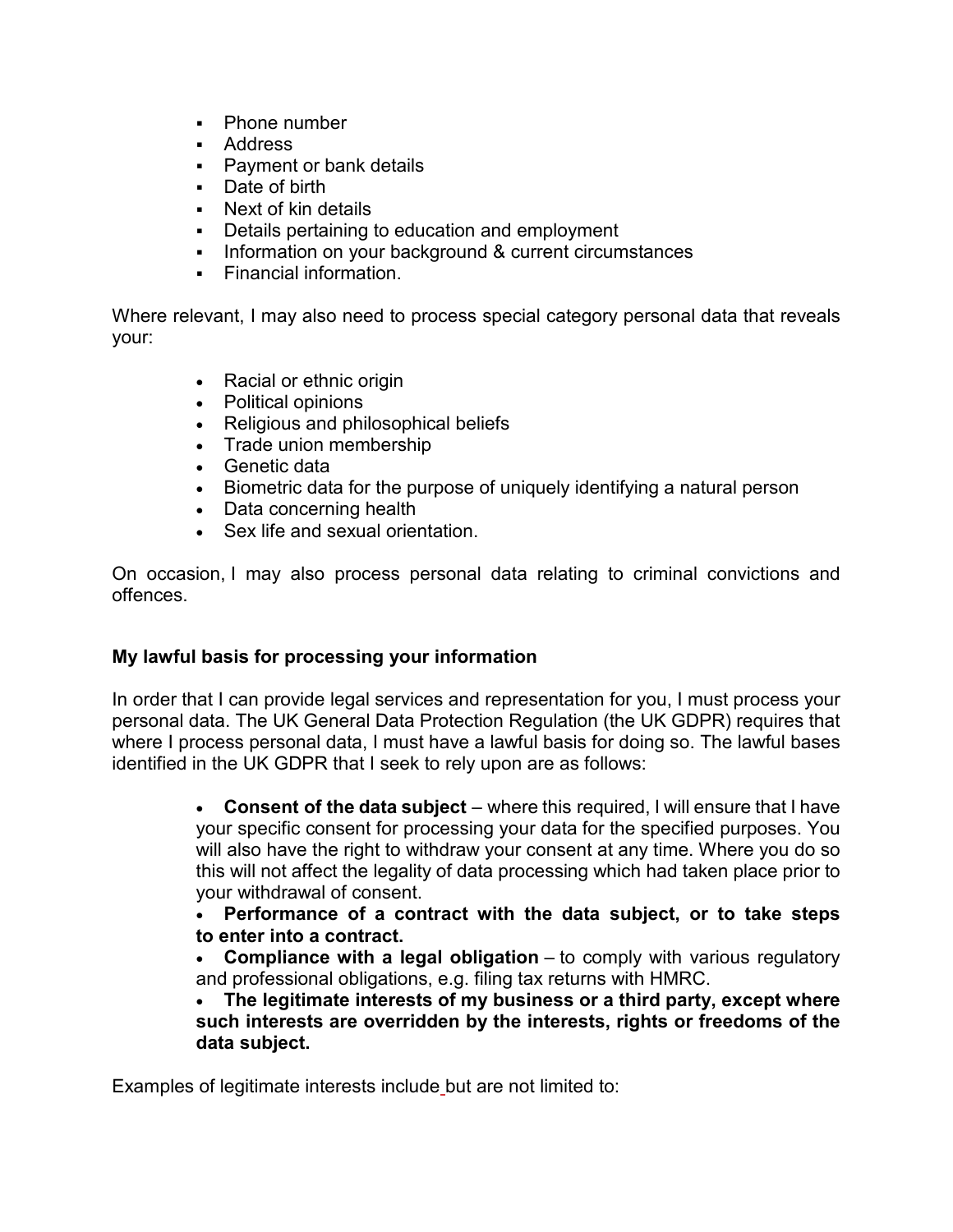- Provision of legal services and advice.
- For purposes of practice management, accounting and debt recovery;.
- For completion of professional regulatory requirements.
- Processing for direct marketing purposes, or to prevent fraud.
- Reporting threats to public security.
- Such other purposes as set out below.

## **Special category processing**

The UK GDPR specifies that where I process special category data, I must rely upon certain exemptions in order to do so lawfully. The following exemptions are applicable in my practice

- 1. I have your explicit consent to do so; or
- 2. It is necessary for the exercise or defence of legal claims or judicial acts.

## **Criminal data processing**

On occasion, I process data relating to criminal offences where it is necessary for:

- The purpose of, or in connection with, any legal proceedings;
- The purpose of obtaining legal advice; or
- The purposes of establishing, exercising or defending legal rights
- Where I have your explicit consent to do so.

# **Purposes:**

# **I use your personal information for the following purposes:**

- Provide legal advice and representation;
- Investigate and address your concerns;
- Communicate with you about news, updates and events;
- Investigate or address legal proceedings relating to your use of my services,

or as otherwise allowed by applicable law;

- Assist in any other applications for the purpose of professional development or career progression;
- Communicate legal updates and judgments to other legal professionals;
- For marketing purposes.
- For the management and administration of my practice
- To recover debt
- To manage complaints with regulators
- Communications with regulators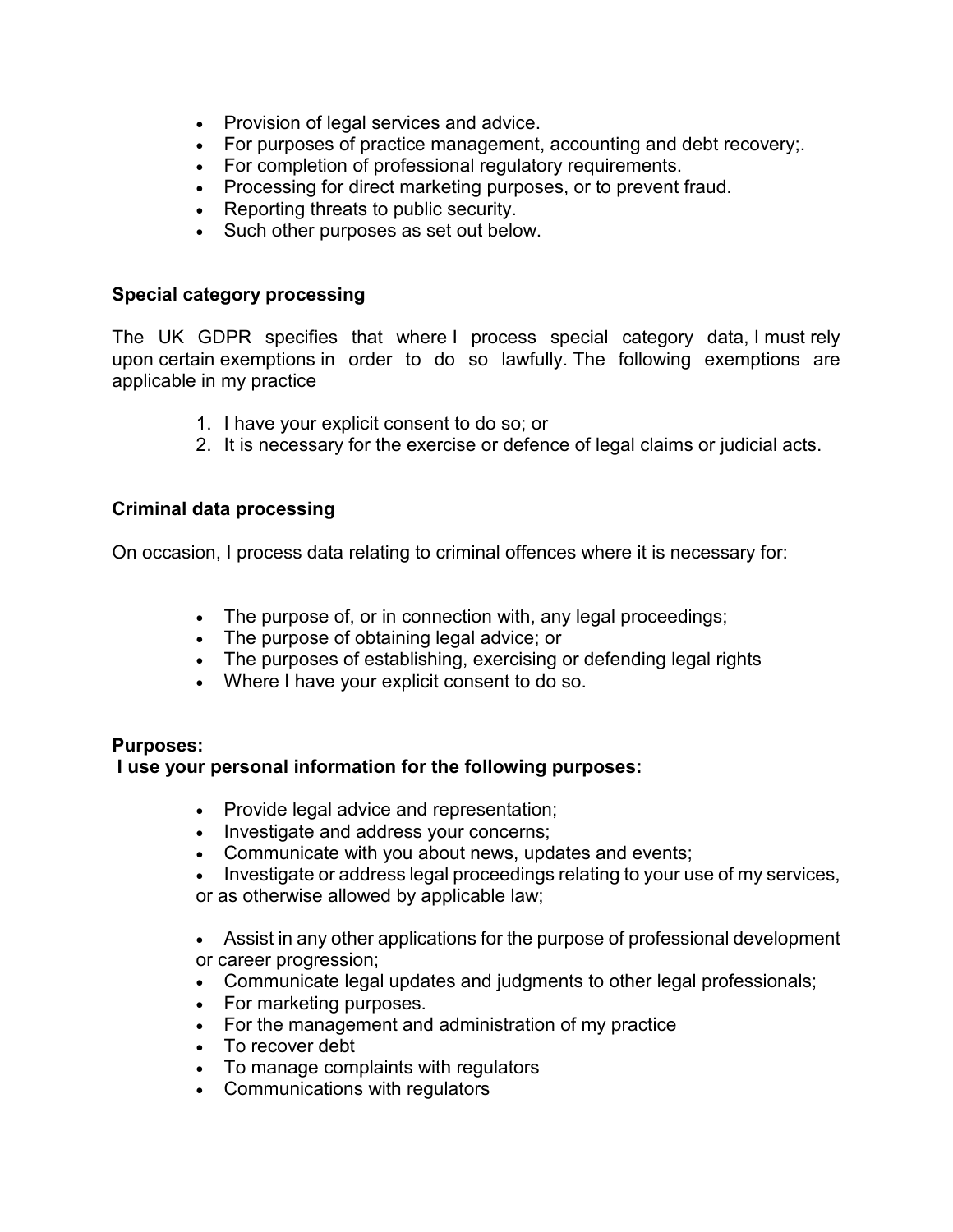• Where relevant to conduct anti money laundering, terrorist financing or conflict of interest checks

## **In the course of processing your information to provide legal services to you, I may share your personal data with:**

- Instructing solicitors or other lawyers involved in your case;
- A pupil or mini pupil, under my training;
- Opposing counsel, for the purposes of resolving the case;
- Court Officials, including the Judiciary;
- Opposing lay clients
- My chambers' management and staff who provide administrative services for my practice;
- Expert witnesses and other witnesses;
- My regulator or legal advisors in the event of a dispute, complaint or other legal matter;

• Head of Chambers or complaints committee within my chambers, in the event of a complaint;

• Law enforcement officials, government authorities, or other third parties, to meet any legal obligations;

- Legal directories, for the purpose of professional development;
- Any relevant panel or tendering committee, for the purpose of professional development;
- Accountants and banking officials;
- Regulators or arbitrators, where complaints or disputes arise;
- Any other party where I ask you for consent, and you consent, to the sharing.

• I may also be required to disclose your information to the Police or Intelligence services where required by law or pursuant to a court order

## **Transfers to third countries and international organisations**

I do not transfer any personal data to third countries or international organisations.

I am satisfied that such transferred data is fully protected and safeguarded as required by the UK General Data Protection Regulation.

**I retain your personal data** while you remain a client unless you ask me to delete it. My Retention and Disposal Policy (copy available on request) details how long I hold data for and how I dispose of it when it no longer needs to be held. I will delete or anonymise your information at your request unless:

• There is an unresolved issue, such as a claim or dispute;